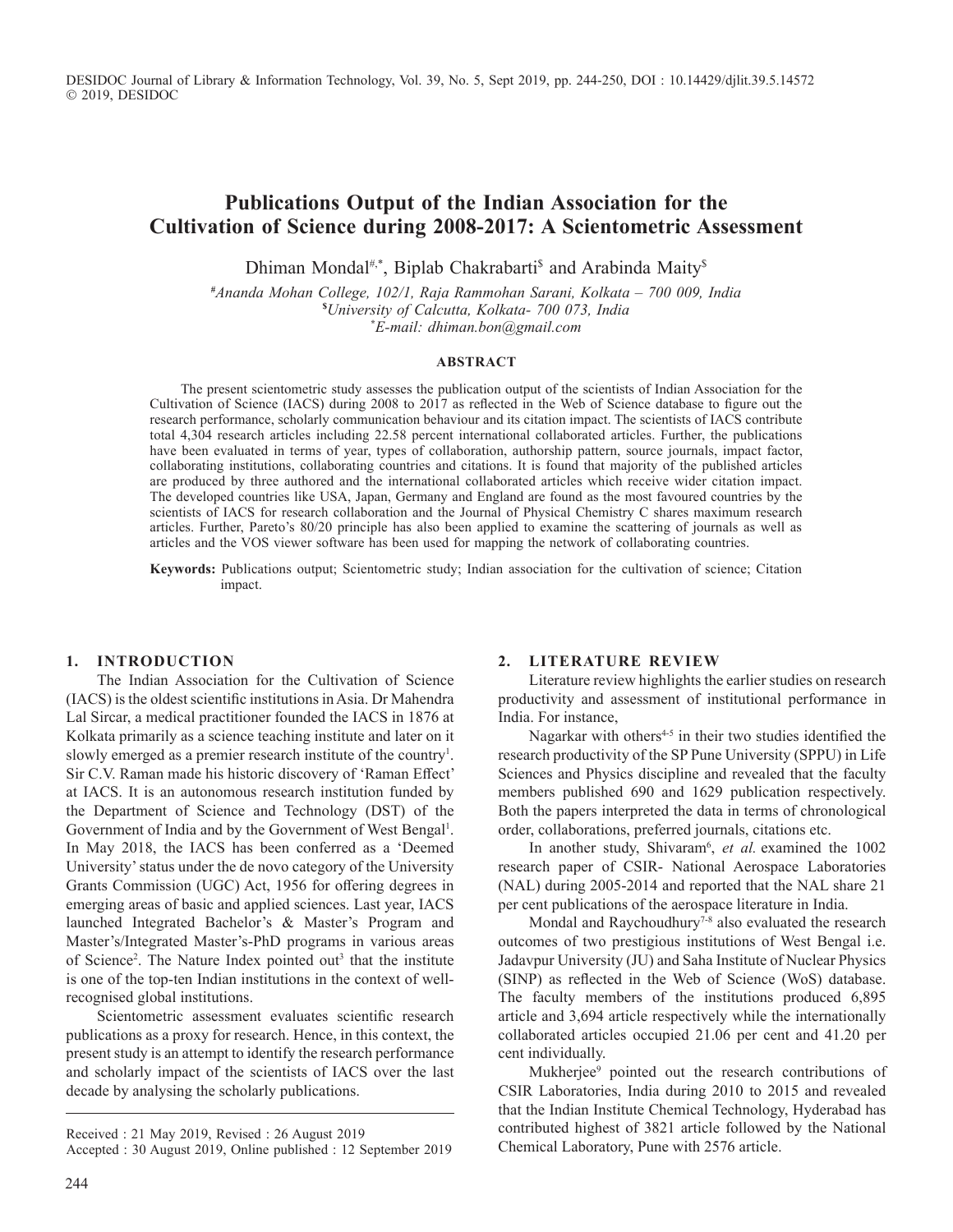Maurya<sup>10</sup>, *et al.* assessed the 404 scholarly communications of Mizoram University during 2007-2016 and interpreted the data based on year, citations, prolific contributors, collaboration, authorship pattern, productive areas, favoured journals, funding agencies etc.

#### **3. ObjeCtIveS Of the Study**

The present study examines the research performance, publication behaviour and citations impact of the scholarly communications of the scientists of IACS. The main objectives are as follows.

- Demonstrate year wise distribution and growth of publications output
- Depict impact of research collaboration trend and authorship pattern
- Illustrate distribution of journals and articles by impact factor
- Assess publications pattern and source journals
- Reveal leading collaborative institutions and countries
- Report citations details.

### **4. dAtA SOurCe, LImItAtIOnS And methOdOLOgy**

The present study is restricted to only research 'article' publications of the scientists of IACS during the period of 2008 to 2017. For this purpose, the Web of Science (WoS) core collection database has been consulted and searched during the first week of March, 2019. The Thomson Reuters 'Journal Citation Report-2018' was also scanned to identity the impact factor (IF) of source journals and the annual report of the institute was also intensely studied.

 The following search strategies are applied to retrieve the required data.

- Organisation-enhanced: Indian Association for the Cultivation of Science (IACS)-Jadavpur (selected from index)
- Time span : 2008-2017
- Refined by: Document Types: Article

The query results 4,479 record which include article (4,304), review (85), proceedings paper (81), meeting abstract (36), correction (25), editorial material (22), biographical item (3), letter (3), and book chapter (2) etc. Then, from the total search results only 4,304 article have been selected and refined to get the bibliographical details for further analysis. Later on, the raw data are exported into a text file format from WoS database and organised to spreadsheet for further analysis. Tables and figures are also used to analyse and interpret the data.

## **5. reSuLtS**

The details of 4304 article have been interpreted on the aspects of different criteria like year, collaboration, authorship, impact factor, journal, collaborative institutions, country and citations.

#### **5.1 Annual Distribution and Growth of Publications Output**

Table 1 presents the year wise distribution of publications

| <b>Year</b> | No of<br><b>Articles</b> | Percentage | CAGR %           | <b>ICP</b> | $%$ ICP |
|-------------|--------------------------|------------|------------------|------------|---------|
| 2008        | 385                      | 8.94       |                  | 119        | 30.91   |
| 2009        | 407                      | 9.45       | 5.71             | 104        | 25.55   |
| 2010        | 413                      | 9.6        | 1.47             | 103        | 24.94   |
| 2011        | 451                      | 10.48      | 9.2              | 106        | 23.50   |
| 2012        | 470                      | 10.92      | 4.21             | 104        | 22.12   |
| 2013        | 460                      | 10.68      | $-2.13$          | 78         | 16.95   |
| 2014        | 487                      | 11.31      | 5.87             | 83         | 17.04   |
| 2015        | 399                      | 9.27       | $-18.07$         | 83         | 20.80   |
| 2016        | 416                      | 9.66       | 4.26             | 94         | 22.6    |
| 2017        | 416                      | 9.66       | $\boldsymbol{0}$ | 98         | 23.56   |
| Total       | 4304                     | 100        | 0.864            | 972        | 22.58   |

Table 1. Distribution of publications growth by year

*CAGR=Compound Annual Growth Rate; ICP=International collaborative publications*

output. In last decade, the scientists of IACS publish total 4304 article including 972 internationally collaborated article (22.58 %). Out of total articles, maximum of 487 articles (11.31 %) publish in the year 2014 closely followed by the year 2012 with 470 articles (10.92 %). Overall, fluctuating trend has been seen in the publications output of IACS with Compound Annual Growth Rate of 0.864 per cent whereas declining trend has been found in the international collaboration output.

The mathematical formula for calculation of Compound Annual Growth Rate (CAGR) is mentioned as follows<sup>11</sup>:

$$
CAGR = \left(\frac{EndingValue}{BeginingValue}\right)^{\left[\frac{1}{Number of Years}\right]} - 1
$$

 $CAGR\% = CAGR \times 100$ 

### **5.2 Impact of Research Collaboration Trend of IACS**

Table 2 represents the year wise collaboration trend of the scientists of IACS and its citation impact. International collaborated articles (ICA) include those articles where at least one author appears from foreign country whereas domestic collaborated articles (DCA) consider only Indian authors' paper. The scientists of IACS collaborate with national institutions and produce total 3332 article (77.42 %) which also receive avg. citations of 16.55 per paper. Similarly, the scientists also contribute 972 international collaborated articles (ICA) (22.58 %) with 18.91 avg. citations per paper. During the period of 2012 to 2013, maximum of 748 domestic collaborated articles (22.45 %) have been published while highest number 223 international collaborated articles (22.94 %) have been produced during 2008 to 2009.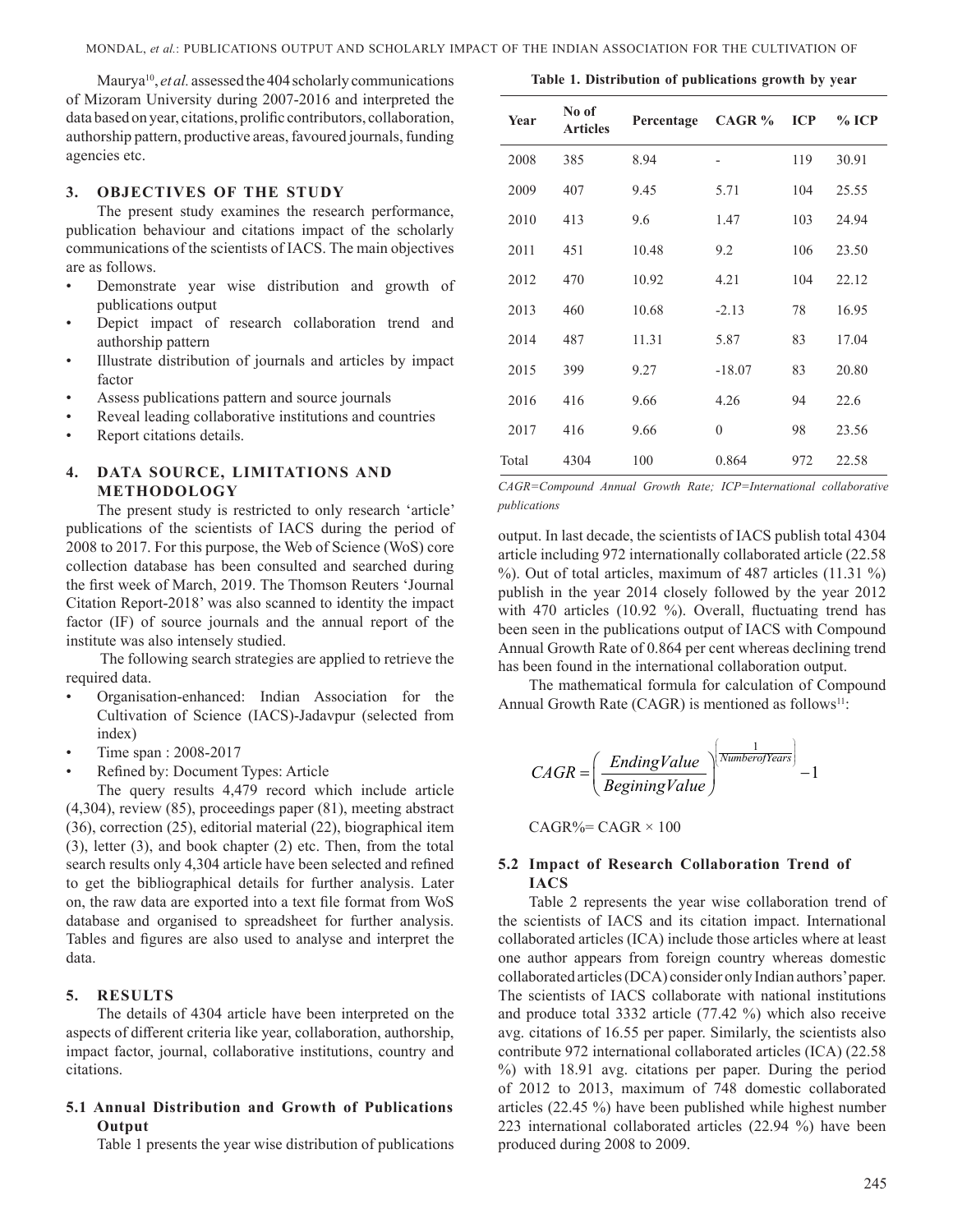|                                |                                        | Year    |         |         |         |         | <b>Total</b> |
|--------------------------------|----------------------------------------|---------|---------|---------|---------|---------|--------------|
| <b>Collaboration Types</b>     | Collaboration output, share and impact | 2008-09 | 2010-11 | 2012-13 | 2014-15 | 2016-17 |              |
|                                | <b>DCA</b>                             | 569     | 655     | 748     | 720     | 640     | 3332         |
| Domestic<br>Collaboration      | % of DCA                               | 17.07   | 19.65   | 22.45   | 21.60   | 19.20   | 100          |
|                                | Avg. citations per paper               | 22.32   | 22.20   | 17.17   | 14.3    | 6.85    | 16.55        |
|                                | <b>ICA</b>                             | 223     | 209     | 182     | 166     | 192     | 972          |
| International<br>Collaboration | $%$ of ICA                             | 22.94   | 21.50   | 18.72   | 17.08   | 19.75   | 100          |
|                                | Avg. citations per paper               | 21.9    | 25.49   | 20.6    | 18.33   | 7.17    | 18.91        |

**table 2. Collaboration output of the IACS and its citation impact** 

*DCA= Domestic collaborated articles; ICA= International collaborated articles*



**figure 1. Collaboration trend and citation impact of the IACS publications.**

| Authorship     | <b>Articles</b> | % articles | <b>Times</b><br>cited | Avg. Citations/<br>article | h-index | $AC_{50}$        |
|----------------|-----------------|------------|-----------------------|----------------------------|---------|------------------|
| 1              | 62              | 1.44       | 358                   | 5.77                       | 10      | $\mathbf{1}$     |
| $\mathfrak{2}$ | 840             | 19.51      | 13227                 | 15.74                      | 53      | 58               |
| 3              | 1157            | 26.88      | 20317                 | 17.56                      | 60      | 86               |
| $\overline{4}$ | 982             | 22.81      | 17467                 | 17.79                      | 52      | 60               |
| 5              | 520             | 12.08      | 8572                  | 16.48                      | 42      | 29               |
| 6              | 348             | 8.08       | 5949                  | 17.1                       | 38      | 21               |
| 7              | 180             | 4.18       | 3726                  | 20.7                       | 33      | 13               |
| 8              | 88              | 2.04       | 1536                  | 17.45                      | 23      | $\boldsymbol{7}$ |
| 9              | 59              | 1.37       | 1120                  | 19                         | 20      | $\,$ 8 $\,$      |
| 10             | 23              | 0.53       | 451                   | 19.61                      | 11      | $\mathfrak{2}$   |
| >>10           | 45              | 1.04       | 803                   | 17.84                      | 17      | $\mathfrak{Z}$   |
| Total=         | 4304            | 100        | 73526                 | 17.08                      | 87      | 288              |

Table 3. Distribution of authorship pattern and citation impact

*AC50= Number of articles having at least 50 or more citations*

# **5.3 Collaborative Authorship Pattern and Citation Impact**

Table 3 explores the data related to authorship pattern

of the scientists of IACS and its citation impact. Three authorship articles share highest number of 1157 article (26.88 %) which get maximum h-index of 60 and also 86 articles receive at least 50 or more citations. This is followed by fourauthored with 982 article (22.81 %) and two-authored with 840 articles (19.51 %). Conversely, 180 articles by seven-authored receive maximum of 20.7 avg. citations per article while single authored articles receive least citations impact of 5.77 avg. citations per article with lesser h-index of 10 and  $AC_{50}$  of 1.

## **5.4 Impact factor wise Distribution of Journals and Articles**

Table 4 and Fig. 2 examine the distribution of journals and articles according to impact factors (IF). Highest number of 1246 article (29 %) publish in 104 journal (22.70 %) having IF range of  $\geq$  2 - <3 followed by 860 article (20 %) in 81 journal (17.68 %) having IF range of  $\geq$  3- <4 and 632 (14.7 %) articles in 36 journals (7.86 %) with IF range of  $\geq$ 4- <5. Further, the 111 articles publish in 19 journals having IF range of  $\geq$  10. The average IF per article (i.e. available 4246 papers) is 3.798.

## **5.5 Publications trend**

Table 5 demonstrates the data related to publication pattern, scattering of journals and their share of the total number of articles. Highest number of 187 journal (40.83 %) shares 187 article (4.34 %) whereas only 5 most favoured journals (1.1 %) contribute

637 article (14.8 %). It is also noticed from the table that top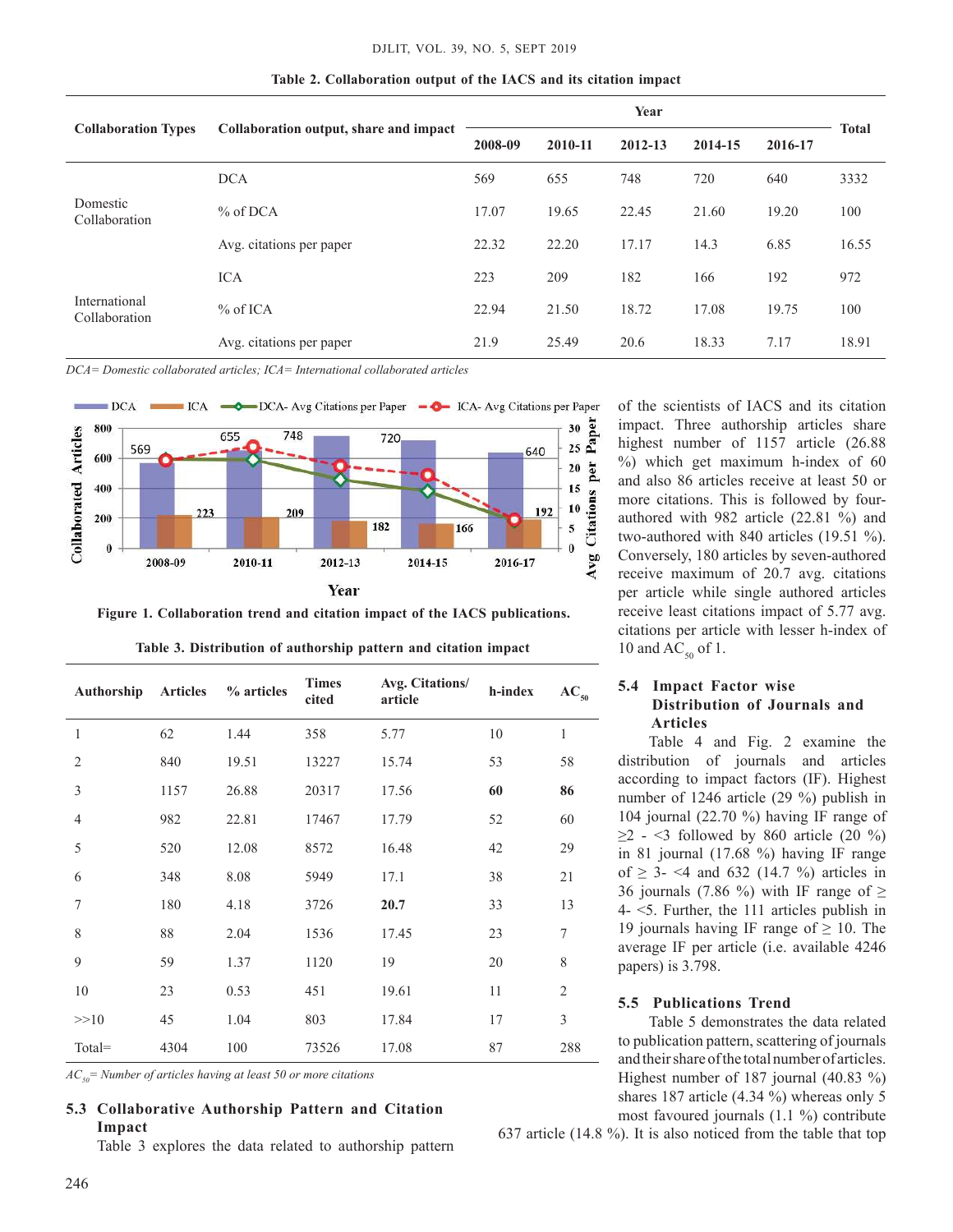

**figure 2. Impact factor range wise distribution of journals and articles.**

Table 4. Distribution of journals and articles by impact **factors**

| <b>IF</b> Range<br>(JCR, 2018) | No. of<br>journals | % Journals | No. of<br>articles | % articles |
|--------------------------------|--------------------|------------|--------------------|------------|
| $\geq 0 - 1$                   | 26                 | 5.67       | 154                | 3.58       |
| $\geq 1 - 2$                   | 121                | 26.42      | 560                | 13.01      |
| $\geq$ 2- $\leq$ 3             | 104                | 22.70      | 1246               | 29         |
| $\geq 3 - 4$                   | 81                 | 17.68      | 860                | 20         |
| $\geq 4 - 5$                   | 36                 | 7.86       | 632                | 14.7       |
| $\geq 5 - 56$                  | 22                 | 4.80       | 272                | 6.32       |
| $\geq 6 - 7$                   | 13                 | 2.84       | 161                | 3.74       |
| $\geq 7 - 8$                   | 5                  | 1.1        | 43                 | 0.1        |
| $\geq 8 - 9$                   | 7                  | 1.53       | 152                | 3.53       |
| $\geq 9 - 10$                  | 6                  | 1.31       | 55                 | 1.27       |
| $\geq 10$                      | 19                 | 4.15       | 111                | 2.58       |
| Not available                  | 18                 | 3.93       | 58                 | 1.34       |
| Total=                         | 458                | 100        | 4304               | 100        |
| Avg IF/Article=                |                    |            | 3.798              |            |

|  |  |  |  |  | Table 5. Publications pattern by journals |
|--|--|--|--|--|-------------------------------------------|
|--|--|--|--|--|-------------------------------------------|

| <b>Articles</b><br>publish in<br>journals | <b>Journals</b> | $\frac{0}{0}$<br><b>Journals</b> | <b>Articles</b> | $\frac{0}{0}$<br><b>Articles</b> |
|-------------------------------------------|-----------------|----------------------------------|-----------------|----------------------------------|
| 1                                         | 187             | 40.83                            | 187             | 4.34                             |
| $2 - 5$                                   | 140             | 30.56                            | 407             | 9.45                             |
| $6 - 10$                                  | 35              | 7.64                             | 263             | 6.11                             |
| $11 - 20$                                 | 41              | 8.95                             | 609             | 14.15                            |
| $21 - 30$                                 | 17              | 3.71                             | 414             | 9.62                             |
| $31 - 50$                                 | 17              | 3.71                             | 682             | 15.84                            |
| 51-70                                     | 9               | 1.96                             | 549             | 12.75                            |
| 71-100                                    | 7               | 1.53                             | 556             | 12.92                            |
| More than 100                             | 5               | 1.1                              | 637             | 14.8                             |
| $Total =$                                 | 458             | 100                              | 4304            | 100                              |

21 preferred journal (4.58 %) contribute more than 50 article and altogether share1742 articles which constitute 40.47%.

### *5.5.1 Application of the 80/20 Rule on Journal-Article Data*

The "80/20 Law" is nowadays called ''Pareto's law'' states that generally 80 per cent of all effects result from 20 per cent of all causes<sup>12</sup>. The rule has been widely accepted in multi-disciplinary areas to indicate cause-effect relationship.

Here, the 80/20 rule is applied to the data of source journals and their share of the contributed articles. According to the law, 20 per cent most productive journals contain 80 per cent of articles and 80 per cent journals contain 20 per cent articles.

In the present study, out of total 458 journals, 92 (20 %) journal contribute 3403 article (79.06 %) while the rest of the 80 per cent journals i.e. 366 share 901 article (20.93 %). The observed data is almost similar to expected data.

The percentage of error in 20 per cent journals output is=  $[(3443 - 3403) \times 100 / 3403] = 1.17\%.$ 

Hence, the percentage of error is nominal and the data set fits 80/20 effect.

**Table 6. Distribution of 80:20 effects in sources journals and articles**

|                       | No. of   | No. of articles |               |                 |               |  |  |
|-----------------------|----------|-----------------|---------------|-----------------|---------------|--|--|
| $80/20$ rule          | journals | <b>Observed</b> | $\frac{0}{0}$ | <b>Expected</b> | $\frac{6}{9}$ |  |  |
| $20\%$ of<br>journals | 92       | 3403            | 79.06         | 3443            | 80            |  |  |
| $80\%$ of<br>journals | 366      | 901             | 20.93         | 861             | 20            |  |  |

## **5.6 Preferred Source journals for Scholarly Communications**

Table 7 demonstrates the ranking of preferred journals by the scientists of IACS. Out of top 12 source journals, the *Journal of Physical Chemistry C* with IF of 4.484 publishes maximum of 159 article followed by the *RSC Advances* with 134 article and the *Physical Review B* journal with 129 article. Alternatively, 159 articles of the *Journal of Physical Chemistry C* receive maximum citations impact with 33.56 avg. citations per article, h-index of 37 and also 8 article receive minimum 100 or more citations.

## **5.7 Leading Collaborative Institutions**

Table 8 reveals the leading collaborating institutions with the scientists of IACS. The Jadavpur University contribute maximum of 204 collaborated articles which also get maximum h-index of 29 followed by the University of Calcutta with 163 article and the Indian Institute of Science with 116 articles. Alternatively, the 116 collaborated articles of the Indian Institute of Science also receive maximum of 20.61 avg. citations per article while the 79 article of the Kalyani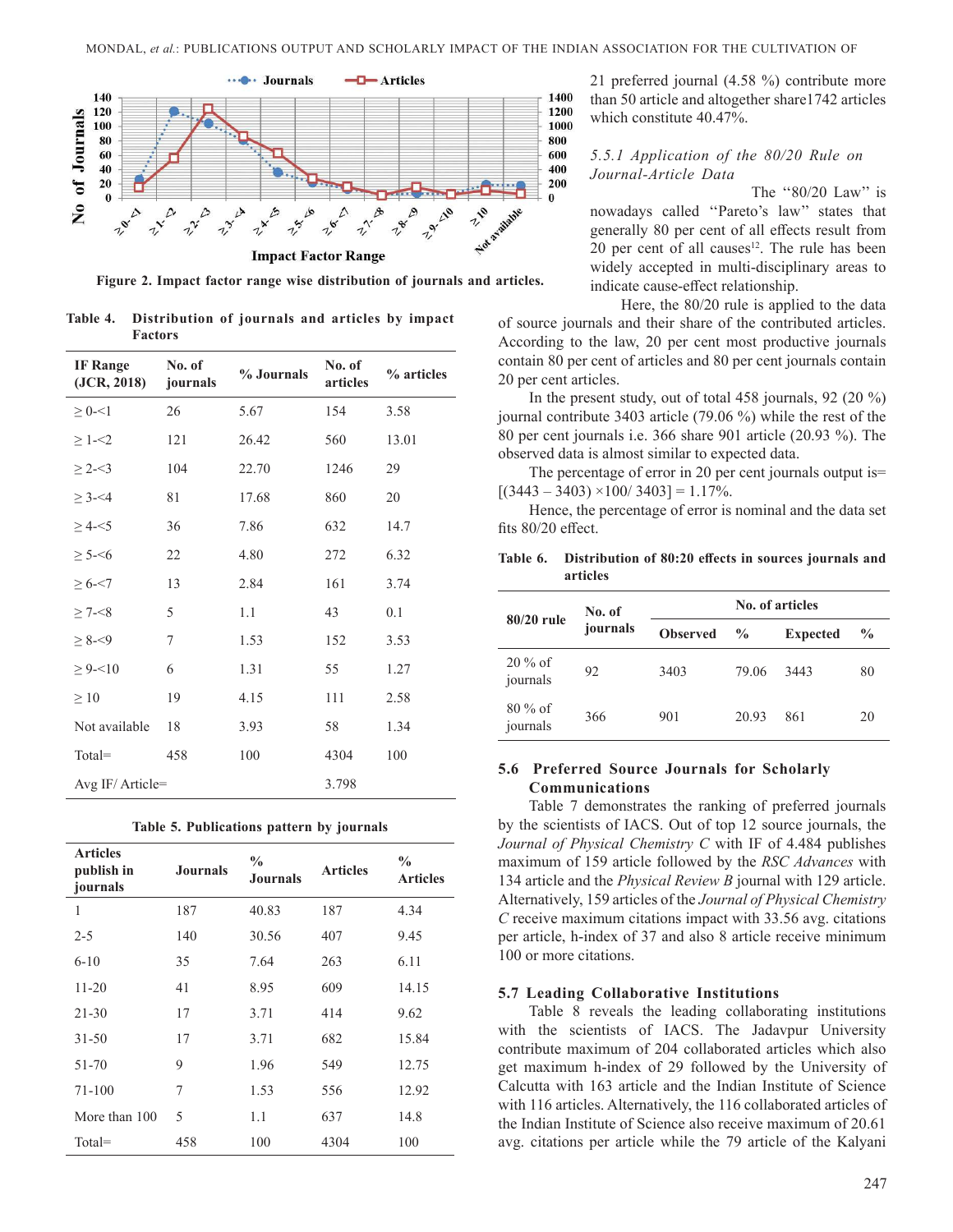| <b>Journals with Impact Factor, 2018</b>   | <b>No of Articles</b> | Sum of times cited | Avg. citations/ article | h-index | $AC_{100}$       |
|--------------------------------------------|-----------------------|--------------------|-------------------------|---------|------------------|
| Journal of Physical Chemistry C, 4.484     | 159                   | 5337               | 33.56                   | 37      | 08               |
| RSC Advances, 2.936                        | 134                   | 1590               | 11.86                   | 21      | $\boldsymbol{0}$ |
| Physical Review B, 3.813                   | 129                   | 1913               | 14.83                   | 23      | 1                |
| Chemical Communications, 6.29              | 108                   | 3275               | 30.32                   | 33      | 3                |
| Journal of Applied Physics, 2.176          | 107                   | 1119               | 10.46                   | 20      | $\boldsymbol{0}$ |
| Inorganic Chemistry, 4.7                   | 92                    | 2097               | 22.8                    | 27      | $\boldsymbol{0}$ |
| Chemistry – a European Journal, 5.16       | 85                    | 2097               | 24.67                   | 27      | 3                |
| Physical Review D, 4.394                   | 79                    | 989                | 12.52                   | 18      | $\theta$         |
| Journal of Physical Chemistry B, 3.146     | 78                    | 1802               | 23.10                   | 26      | 1                |
| Journal of Chemical Physics, 2.843         | 76                    | 1054               | 13.87                   | 18      | $\theta$         |
| ACS Applied Materials & Interfaces, 8.097  | 73                    | 2384               | 32.65                   | 30      | 2                |
| Physical Chemistry Chemical Physics, 3.906 | 73                    | 853                | 11.68                   | 17      | $\boldsymbol{0}$ |

**table 7. top 12 preferred source journals of the scientists of IACS**

*AC100= Number of articles having at least 100 or more citations*

|  |  |  |  | Table 8. Top 10 collaborating institutions |  |
|--|--|--|--|--------------------------------------------|--|
|--|--|--|--|--------------------------------------------|--|

| <b>Collaborating Institutions</b>                               | Country | <b>Articles</b> | <b>Times cited</b> | Avg. Citations per<br>article | h-index |
|-----------------------------------------------------------------|---------|-----------------|--------------------|-------------------------------|---------|
| Jadavpur University, Kolkata                                    | India   | 204             | 3003               | 14.72                         | 29      |
| University of Calcutta, Kolkata                                 | India   | 163             | 2219               | 13.61                         | 26      |
| Indian Institute of Science, Bangalore                          | India   | 116             | 2391               | 20.61                         | 23      |
| University of Burdwan, Burdwan                                  | India   | 93              | 1433               | 15.41                         | 19      |
| Saha Institute of Nuclear Physics, Kolkata                      | India   | 88              | 1008               | 11.45                         | 19      |
| Kalyani University, Kalyani                                     | India   | 79              | 1422               | 18                            | 21      |
| Bhabha Atomic Research Centre, Mumbai                           | India   | 64              | 1095               | 17.11                         | 19      |
| SN Bose National Centre for Basic Sciences, Kolkata             | India   | 59              | 594                | 10.07                         | 14      |
| Indian Institute of Engineering Science and Technology, Shibpur | India   | 57              | 792                | 13.89                         | 17      |
| University of Reading                                           | England | 57              | 630                | 11.05                         | 14      |

University occupy the 2nd position by sharing the avg. citations of 18 per article. Besides, it is seen from the table that out of top 10 leading collaborating institutions, 9 institutions belong to the home country i.e. India while the rest one institution i.e. the University of Reading is from England.

## **5.8 Country-wise Distribution of Collaborating Articles**

Country wise research collaboration output is depicted in Table 9. The scientists of IACS collaborate with the scientists of 54 countries. Out of these, USA leads the table with 202 article

which also receive maximum h-index of 33 followed by Japan with 128 article and Germany with 127 article. Conversely, 78 collaborated articles with Italy receive highest of 31.46 avg. citations per article followed by 25 collaborated articles of Singapore with avg. citations of 30.56. Figure 3 sketches the map of top 20 collaborating countries using VOSviewer software.

### **5.9 Citations Statistics**

Table 10 highlights the citation details of the publications of the scientists of IACS. During the spanning period of 2008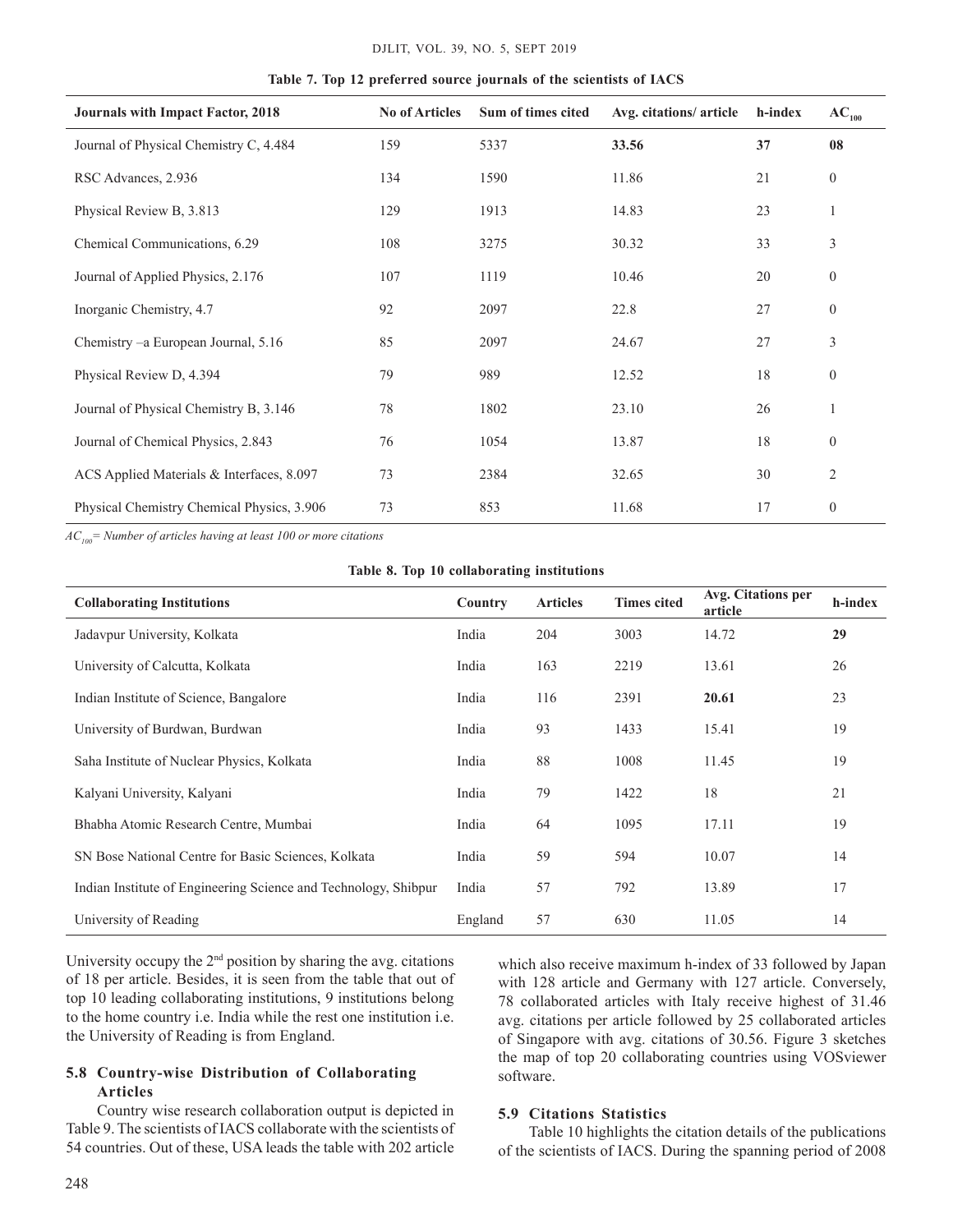**table 9. Country wise break-up of collaboration output of IACS**

| Country                   | <b>Articles</b> | <b>Times</b><br>cited | <b>Avg. Citations</b><br>per article | h-index |
|---------------------------|-----------------|-----------------------|--------------------------------------|---------|
| <b>USA</b>                | 202             | 4568                  | 22.61                                | 33      |
| Japan                     | 128             | 2803                  | 21.9                                 | 29      |
| Germany                   | 127             | 2017                  | 15.88                                | 23      |
| England                   | 116             | 1645                  | 14.18                                | 23      |
| Italy                     | 78              | 2454                  | 31.46                                | 21      |
| France                    | 74              | 1158                  | 15.65                                | 20      |
| Spain                     | 56              | 1426                  | 25.46                                | 22      |
| Taiwan                    | 43              | 457                   | 10.63                                | 14      |
| Israel                    | 35              | 619                   | 17.69                                | 12      |
| South Korea               | 34              | 702                   | 20.65                                | 15      |
| Sweden                    | 34              | 458                   | 13.47                                | 14      |
| Canada                    | 29              | 416                   | 14.34                                | 11      |
| Portugal                  | 28              | 428                   | 15.29                                | 12      |
| Poland                    | 26              | 210                   | 8.08                                 | 9       |
| Singapore                 | 25              | 764                   | 30.56                                | 15      |
| Others (39)<br>Countries) | 3451            | 58013                 | 16.81                                | 83      |



| <b>Citation details</b>                   | <b>Results</b> |
|-------------------------------------------|----------------|
| Total articles                            | 4304           |
| Sum of times cited                        | 73526          |
| Sum of times cited without self-citations | 63783          |
| Citing articles                           | 51546          |
| Citing articles without self-citations    | 48637          |
| Avg. citations per item                   | 17.08          |
| h-index                                   | 87             |
| $\mathrm{AC}_{100}$                       | 62             |
| Not cited                                 | 200            |

AC*100= Number of articles having at least 100 or more citations*

%) attract greater citation impact as compared to domestic collaborated articles (77.42 %). However, the proportion of international research collaboration is gradually decreasing while the domestic collaboration trend has been increasing. Hence, the scientists of IACS should give more emphasis and endeavour towards international collaboration. Concurrently, maximum of the top collaborating institutions belong to the home country, so there is a need to increase collaboration with reputed national institutions of foreign countries too. The developed countries like USA, Japan, Germany and England are found to be the most collaborated foreign countries for research.



**figure 3. mapping of top 20 collaborating countries with India (IACS)**

to 2017, total 4304 article have been published having 73,526 citation, 51,546 citing articles and 17.08 avg. citations per paper. Further, the h-index is 87 and 62 articles receive minimum 100 citation. Interestingly, 200 article remain uncited.

#### **6. COnCLuSIOnS**

During the last decade, the scientists of IACS contribute total 4304 scientific research articles having 17.08 avg. citations per paper and the international collaborated articles (22.58

These finding will encourage Indian national higher education as well as research institutions to go for more international collaborative works for wider research impact and also to strengthen our country's research infrastructure and capability. The authority of the institute has already implemented online institutional repository system to archive and disseminate the intellectual scholarly content in the open access environment but it needs to be updated regularly for relevancy and more comprehensiveness. Hope the 'Deemed

pattern of the articles also exhibits that the multi-authorship efforts are predominant and attract higher citations impact whereas the single authored articles receive least citations impact. In addition, the research papers have been published in selective global level reputed journals with high impact factor and the average IF per article is 3.798. The *Journal of Physical Chemistry C* has been found as the most productive and cited journal. Besides, it is interesting to note that the scattering of source journals and articles also confirm the Pareto's 80/20 rule.

Further, the authorship